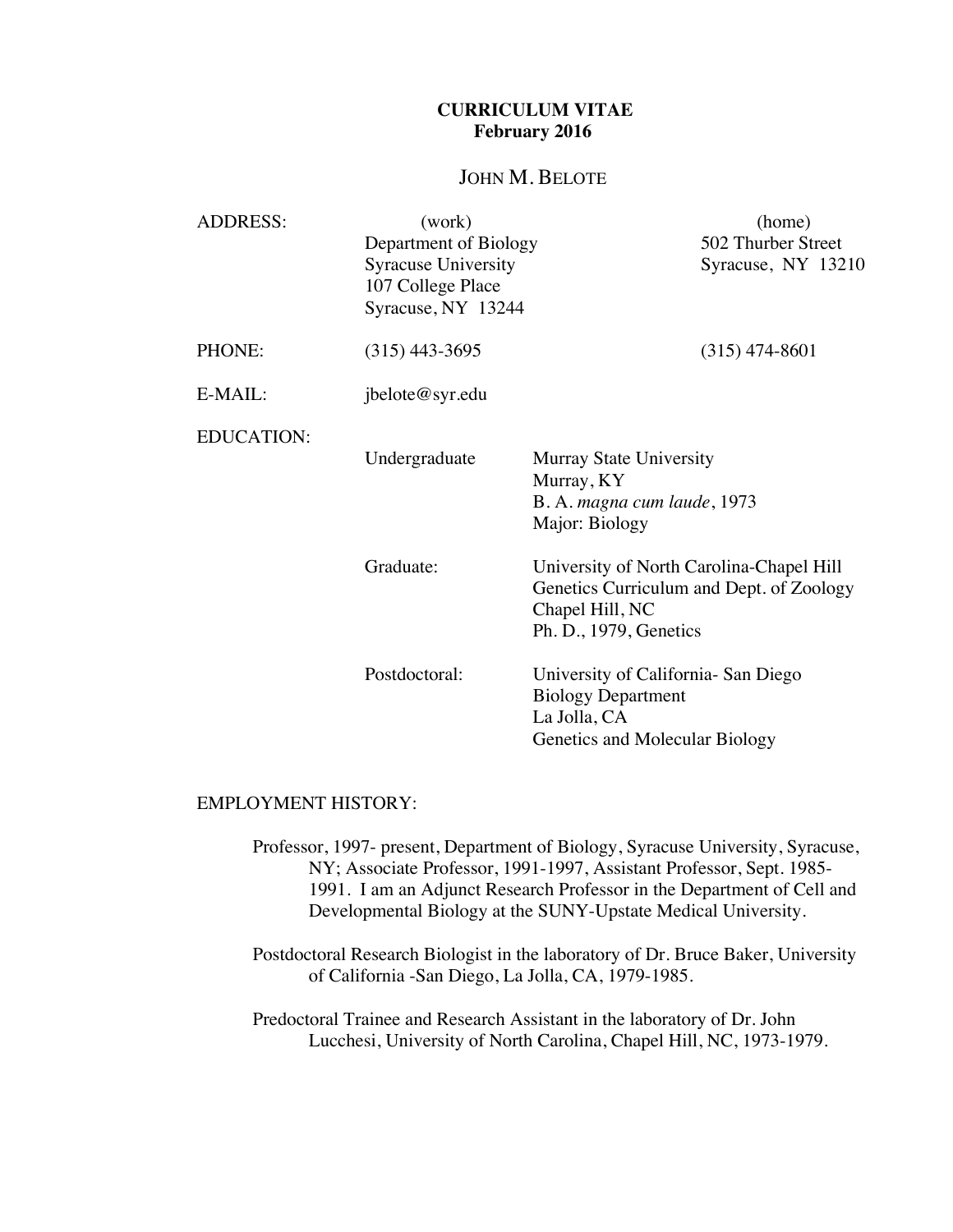### GRANT SUPPORT (past and current):

- NIH Research Grant, R01-GM36579-01 "Molecular study of a sex transformer gene in Drosophila", 1986-1989. \$310,221.
- NIH Research Grant, R01-GM36579-04 "Molecular study of a sex transformer gene in Drosophila", 1990-1995. \$500,497.
- NSF Research Grant, MCB-9506885. "Molecular and genetic analysis of Drosophila proteasomes", 1995-1998. \$390,000; MCB-9808305, renewal of above, 1998-2001. \$435,000; MCB-0110593, renewal of above, 2001- 2004. \$450,000. MCB-0416647, renewal of above, 2004-2008. \$465,000.
- NSF Research Grant, DEB-0814732 (Co-PI, with Scott Pitnick) "Understanding male gamete competition using unique molecular tags", 2008-2011. \$520,000. [This research was highlighted in the online Science Magazine, *Science Nation*, in August 2010;

http://www.nsf.gov/news/special\_reports/science\_nation/fruitflies.jsp ]

- NSF Research Grant, DEB-1021240 (Co-PI, with Scott Pitnick and Mollie Manier) "Genetic and functional analyses of sperm length evolution in Drosophila", 2010-2012. \$280,000.
- NSF Research Grant, DEB-1145965 (Co-PI, with Scott Pitnick, Mollie Manier and Stefan Lüpold) "Evolutionary genetics of ejaculate quality and competitive reproductive success", 2012-2015. \$700,000.
- NSF Research Grant, DEB-1257859 (Co-PI with Mollie Manier, Steve Dorus, Scott Pitnick), Genetic analysis of gamete length evolution in Drosophila 2013-2016. \$560,000.

## PUBLICATIONS:

- Lüpold, S., ManierM., Puniamoorthy, N., Schoff, C., Starmer, W.T., **Belote, J. M.**, Pitnick, S. How sexual selection can drive the evolution of costly sperm ornamentation. Submitted.
- Droge-Young, E. M., **J. M. Belote**, G. S. Perez and S. Pitnick. Mating system influences on the mechanisms of postcopulatory sexual selection. Submitted.
- Droge-Young, E. M., **J. M. Belote**, A. Eeswara, S. Pitnick (2015) Extreme ecology and an extreme mating system: discriminating among alternative direct benefits models for the evolution of polyandry in the red flour beetle *Tribolium castaneum*. *Behavioral Ecology* in press.
- Ala-Honkola, O., M.K. Manier, S. Lüpold, E.M. Droge-Young, W.F. Collins, **J.M. Belote** and S, Pitnick (2014) No inbreeding depression in sperm storage or offspring viability in *Drosophila melanogaster* females. *J. of Insect Physiol.* 60: 1-6.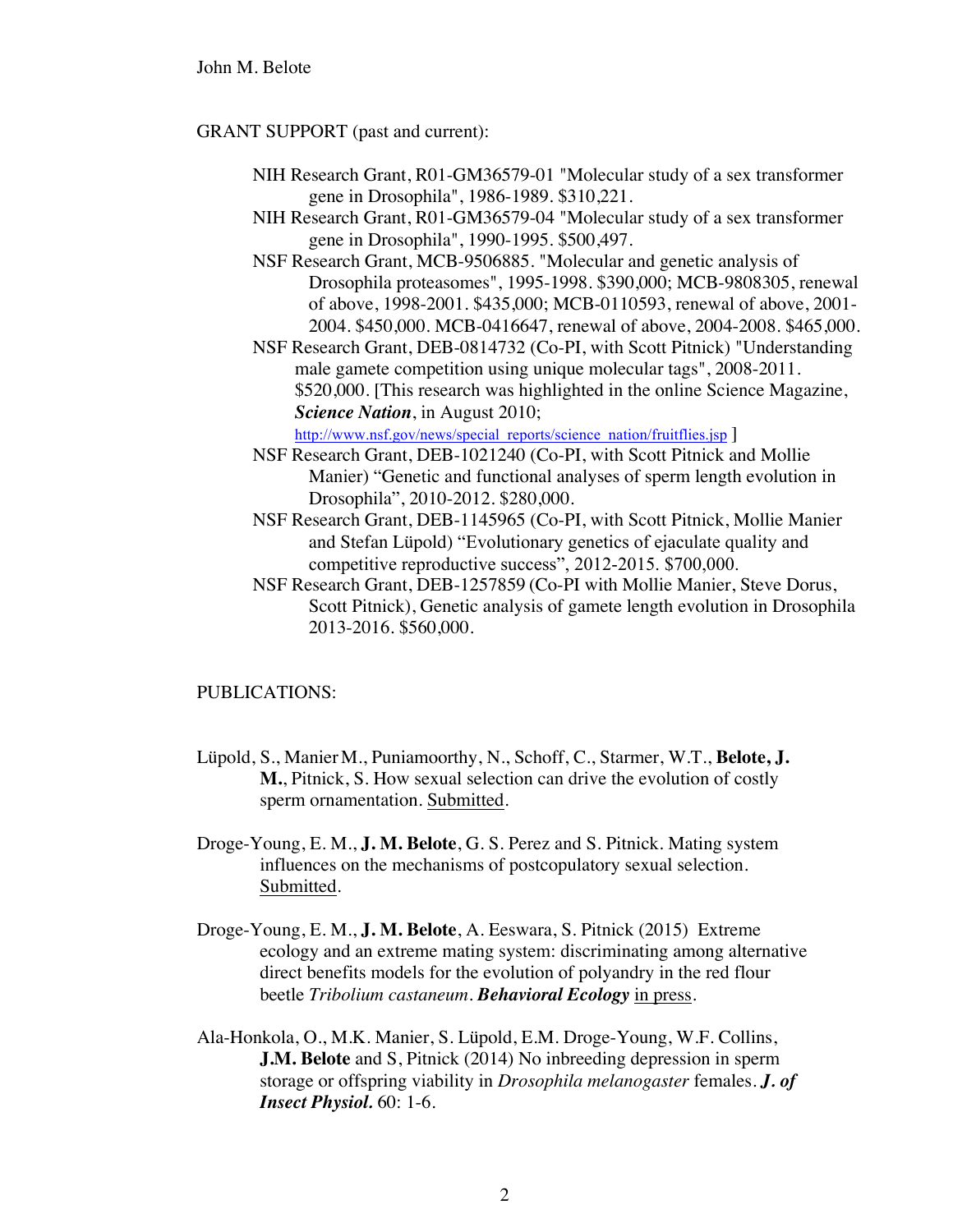- Manier, M. K., **J. M. Belote**, W.T. Starmer, K. S. Berben, S. Lüpold, O. Ala-Honkola, W. F. Collins and S. Pitnick (2013) Postcopulatory sexual selection generates speciation phenotypes in *Drosophila*. *Current Biology* 23: 1853-1862**.**
- Lüpold, S., S. Pitnick, K. S. Berben, C. Blengini, **J. M. Belote** and M. K. Manier (2013). Female mediation of competitive fertilization success in *Drosophila melanogaster*. *Proc. Natl. Acad. Sci*. 110: 10693-10698.
- Manier, M.K., **Belote, J.M**., Berben, K.S., Lüpold, S., Ala-Honkola, O., Collins, W., and Scott Pitnick (2013) Rapid diversification of sperm precedence traits and processes among three sibling Drosophila species. *Evolution* 67: 2348-2362.
- Ala-Honkola, O., D. J. Hosken, M. K. Manier, S. Lüpold, E. M. Droge-Young, K. S. Berben, W. F. Collins, **J. M. Belote** and S. Pitnick (2013) Inbreeding reveals mode of past selection on male reproductive characters in *Drosophila melanogaster*. *Ecology and Evol.* 3: 2089-2102.
- **Belote, J. M.**, Lüpold, S., Manier, K. and Pitnick, S. Opening a window onto sperm competition. (2013) *Molecular Reproduction and Development* 80:79. ("VISIONS: the art of science" contribution).
- Lüpold, S., M.K. Manier, Berben, K., Smith, K., Daley, B., Buckley, S.H., **Belote, J.M.** and Pitnick, S. (2012) How multivariate ejaculate traits determine competitive fertilization success in *Drosophila melanogaster*. *Current Biology* 22: 1667-1672.
- Droge-Young, E. M., M. K. Manier, **J. M. Belote** and S. S. Pitnick (2012) Covariance among premating, postcopulatory and viability fitness components in Drosophila melanogaster and their influence on paternity measurement. *J. Evol. Biol.* 25: 1555-1563.
- **Belote, J. M.** (2012) BIO 326 Genetics: A Study Guide, 1<sup>st</sup> ed. Kendall-Hunt Publishing Company, Dubuque, IA.
- Lüpold, S., Manier, M. K., Ala-Honkola, O., **Belote, J. M**., and Pitnick, S. (2011) Male *Drosophila melanogaster* adjust ejaculate size according to female mating status, fecundity and age. *Behavioral Ecology* 22: 184-191.
- Manier, M. K., **J. M. Belote**, K. S. Berben, D. Novikov, W. T. Stuart and S. S. Pitnick (2010) Resolving mechanisms of competitive fertilization success in *Drosophila melanogaster*. *Science* 328: 354-357.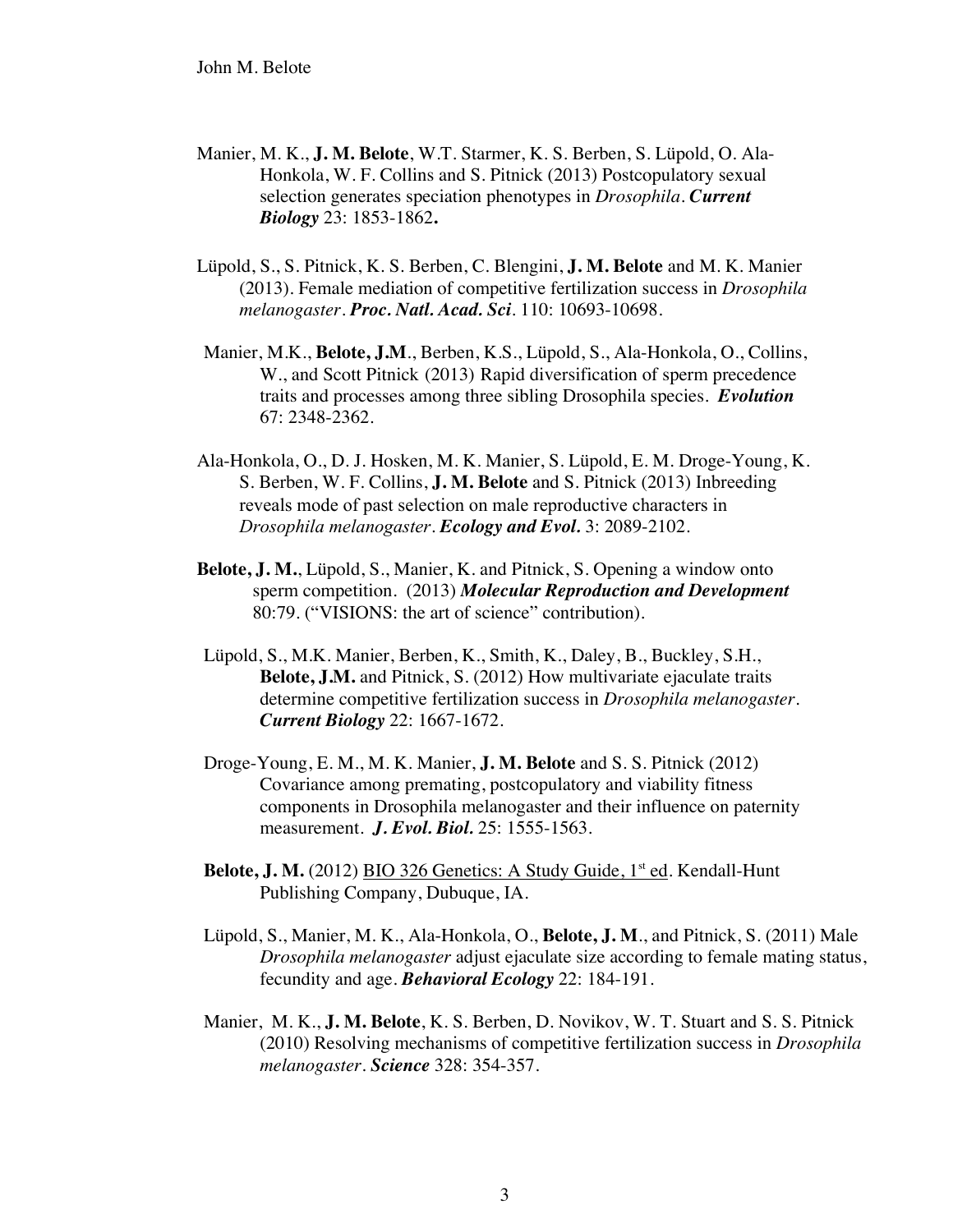- [This paper has been the subject of short reviews in *Journal of Experimental Biology* , *Current Biology*, and *Science* and was selected by the **Faculty of 1000**]
- Maxwell, P.H., **J. M. Belote** and R.W. Levis (2008) Developmental and tissue-specific accumulation pattern for the *Drosophila melanogaster* TART ORF1 protein. *Gene* 415: 32-39.
- Zhong, L. and **J. M. Belote** (2007) The testis-specific proteasome subunit Prosα6T of *Drosophila melanogaster* is required for individualization and nuclear maturation during spermatogenesis. *Development* 134: 3517-3525.
- Maxwell, P. H., **J. M. Belote** and R. W. Levis (2006) Identification of multiple transcription initiation, polyadenylation, and splice sites in the *Drosophila melanogaster* TART family of telomeric retrotransposons. *Nucleic Acids Res.* 34: 5498-5507.
- Neuburger, P. J., K. J. Saville, J. Zeng, K. A. Smyth and **J. M. Belote** (2006) A genetic suppressor of two dominant temperature sensitive (DTS) lethal proteasome mutants of *Drosophila melanogaster* is itself a mutated proteasome subunit gene. *Genetics* 173: 1377-1387.
- **Belote, J. M.** and L. Zhong (2005) Proteasome gene duplications in mammals, flies and plants. *Recent Research Developments in Genes & Genomes* 1: 107-129.
- Ma, J., E. Katz and **J. M. Belote** (2002) Expression of proteasome subunit isoforms during spermatogenesis in *Drosophila melanogaster*. *Insect Mol. Biol*. 11: 624- 639.
- **Belote, J. M.** and E. Fortier (2002) Targeted expression of dominant negative proteasome mutants in Drosophila. *Genesis* 34: 80-82.
- Fortier, E. and **J. M. Belote** (2000) Temperature-dependent gene silencing by an expressed inverted repeat in *Drosophila*. *Genesis* 26: 240-244.
- Covi, J. A., **J. M. Belote** and D. L. Mykles (1999) Subunit compositions and catalytic properties of proteasomes from developmental temperature-sensitive mutants of *Drosophila melanogaster*. *Arch. Biochem. Biophys***.** 368: 85-97.
- Smyth, K. A. and **J. M. Belote** (1999) The dominant temperature-sensitive lethal mutant *DTS7* of *Drosophila melanogaster* encodes an altered 20S proteasome β-type subunit. *Genetics* 151: 211-220.
- **Belote, J. M.,** M. Miller and K. A. Smyth (1998) Evolutionary conservation of a testesspecific proteasome subunit gene in Drosophila. *Gene* 215: 93-100.
- Smith, E. R., **J. M. Belote**, R. L. Schiltz, X.-J. Yang, P. A. Moore, S. L. Berger, Y. Nakatani and C. D. Allis (1998) Cloning of *Drosophila* GCN5: conserved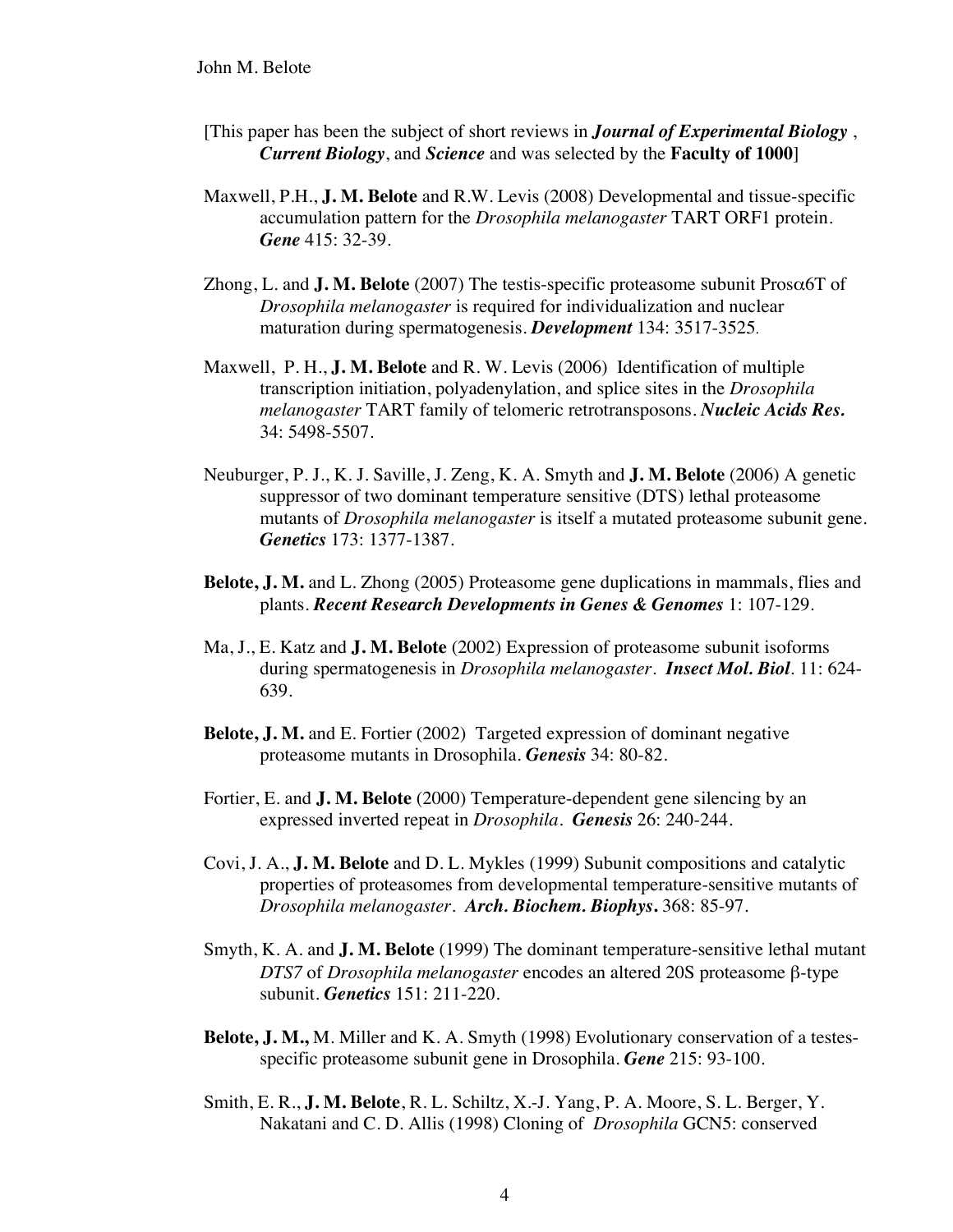features among metazoan GCN5 family members. *Nucl. Acids Res* 26, 2948- 2954.

- Cheng, L., N. Roemer, K. A. Smyth, **J. M. Belote**, J. Nambu and L. M. Schwartz (1998) Cloning and characterization of Pros45, the *Drosophila SUG-1* proteasome subunit homolog. *Mol. Gen. Genet* 259, 13-20.
- Zaiss, D. and J**. M. Belote** (1997) Molecular cloning of the *Drosophila melanogaster* gene *a5\_dm* encoding a 20S proteasome a-type subunit. *Gene* 201, 99-105.
- Yuan, X., M. Miller and **J. M. Belote** (1996) Duplicated proteasome subunit genes in *Drosophila melanogaster* encoding testes-specific isoforms. *Genetics* 144: 147- 157.
- Liu, Y. and **J. M. Belote** (1995) Protein-protein interactions among components of the primary sex determination signal of *Drosophila*. *Mol. Gen. Genetics* 248: 182- 189.
- Samuel, D. S., **J. M. Belote** and S. H. P. Chan (1995) Isolation of the rat F1- ATPase inhibitor gene and its pseudogenes*. Biochim. Biophys. Acta* 1230: 81-85.
- Yuan, X. and **J. Belote** (1995) Determination of the molecular lesions associated with loss-of-function *transformer* alleles of *Drosophila melanogaster. Biochim. Biophys. Acta* 1260: 369-370.
- Chorsky, R. and **J. Belote** (1994) *genitalia missing* (*gem*): An autosomal mutant that affects development of the genital disc derivatives. *Drosophila Inform. Serv.* 75: 33.
- Saville, K. J. and **J. M. Belote** (1993) Identification of an essential gene, *l(3)73Ai*, with a dominant temperature-sensitive lethal allele, encoding a *Drosophila* proteasome subunit. *Proc. Natl. Acad. Sci. (USA)* 90: 8842-8846.
- **Belote, J. M.** (1992) Sex determination in *Drosophila melanogaster*: from the X:A ratio to *doublesex*. *Seminars in Developmental Biology* 3: 319-330.
- O'Neil, M. T. and **J. M. Belote** (1992) Interspecific comparison of the *transformer* gene of Drosophila reveals an unusually high degree of evolutionary divergence. *Genetics* 131: 113-128.
- **Belote, J. M.** (1992) Molecular genetics of sex determination in *Drosophila melanogaster*. In**: Molecular Approaches to Pure and Applied Entomology**. eds. M.J. Whitten and J.G. Oakeshott. (Springer-Verlag New York, Inc., New York). pp. 292-328.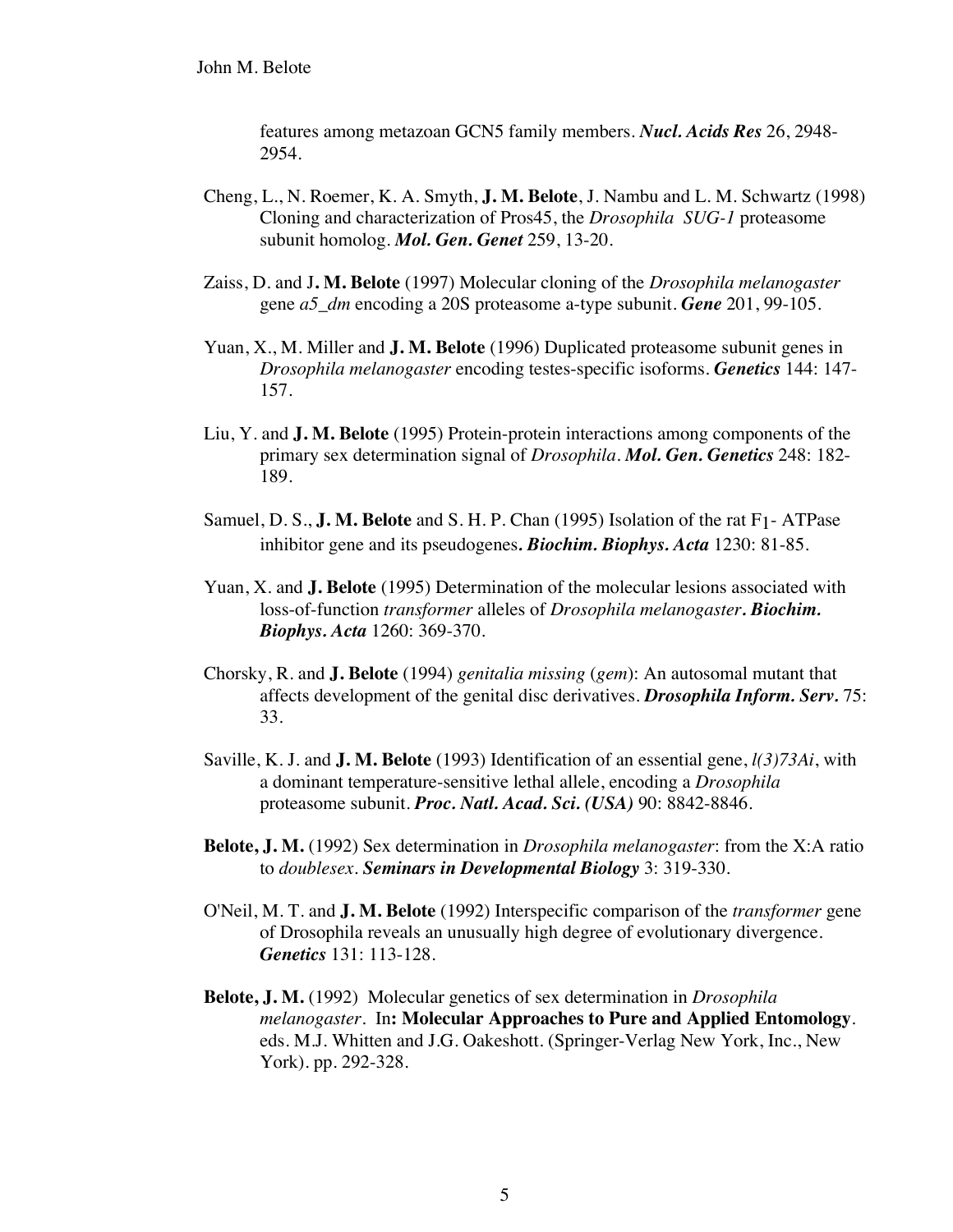- **Belote, J. M.,** F. M. Hoffmann, M. McKeown, R. L. Chorsky, and B. S. Baker (1990) Cytogenetics of chromosome region 73AD of *Drosophila melanogaster*. *Genetics*, 125: 783-793.
- Tearle, R. G., **J. M. Belote**, M. McKeown, B. S. Baker and A. J. Howells (1989) Cloning and characterization of the *scarlet* gene of *Drosophila melanogaster*. *Genetics* 122, 595-606.
- **Belote, J. M**., M. McKeown, R. T. Boggs, R. Ohkawa, and B. A. Sosnowski. (1989) The molecular genetics of transformer, a genetic switch controlling sexual differentiation in Drosophila. *Devel. Genet*. 10, 143-154.
- Sosnowski, B. A., J. M. Belote, and M. McKeown.(1989) Sex-specific alternative splicing of RNA from the *transformer* gene results from sequence-dependent splice site blockage. *Cell* 58, 449-459.
- **Belote, J. M.** (1989) The control of sexual development in *Drosophila melanogaster*: Genetic and molecular analysis of a genetic regulatory hierarchy. *Gene* 82, 161- 167.
- McKeown, M., R. T. Boggs, K. Nash. R. Ohkawa, B. A. Sosnowski, and **J. M. Belote.** (1988) The use of germline transformation in the study of sexual differentiation in Drosophila . in **Gene Transfer in Animals: UCLA Symposia on Molecular and Cellular Biology**, New Series, Volume 87, eds. I. Verma, R. Mulligan, and A. Beauset (Alan R. Liss, Inc., New York).
- McKeown, M., **J. M. Belote**, and R. T. Boggs. (1988) Ectopic expression of the female *transformer* gene product leads to female differentiation of chromosomally male Drosophila. *Cell* 53, 887-895.
- Nagoshi, R., M. McKeown, K. Burtis, **J. M. Belote**, and B. S. Baker. (1988) The control of alternative splicing at genes regulating sexual differentiation in *D. melanogaster*. *Cell* 53, 229-236.
- **Belote, J. M.** and B. S. Baker (1987) Sexual behavior: Its genetic control during development and adulthood in *Drosophila melanogaster*. *Proc. Natl. Acad. Sci. (USA)* 84, 8026-8030.
- Boggs, R. T., P. Gregor, S. Idriss, **J. M. Belote**, and M. McKeown (1987) Regulation of sexual differentiation in *D. melanogaster* via alternative splicing of RNA from the *transformer* gene. *Cell* 50, 739-747.
- McKeown, M., **J. M. Belote**, and B. S. Baker (1987) A molecular analysis of *transformer*, a gene in *Drosophila melanogaster* that controls female sexual differentiation. *Cell* 48, 489-499.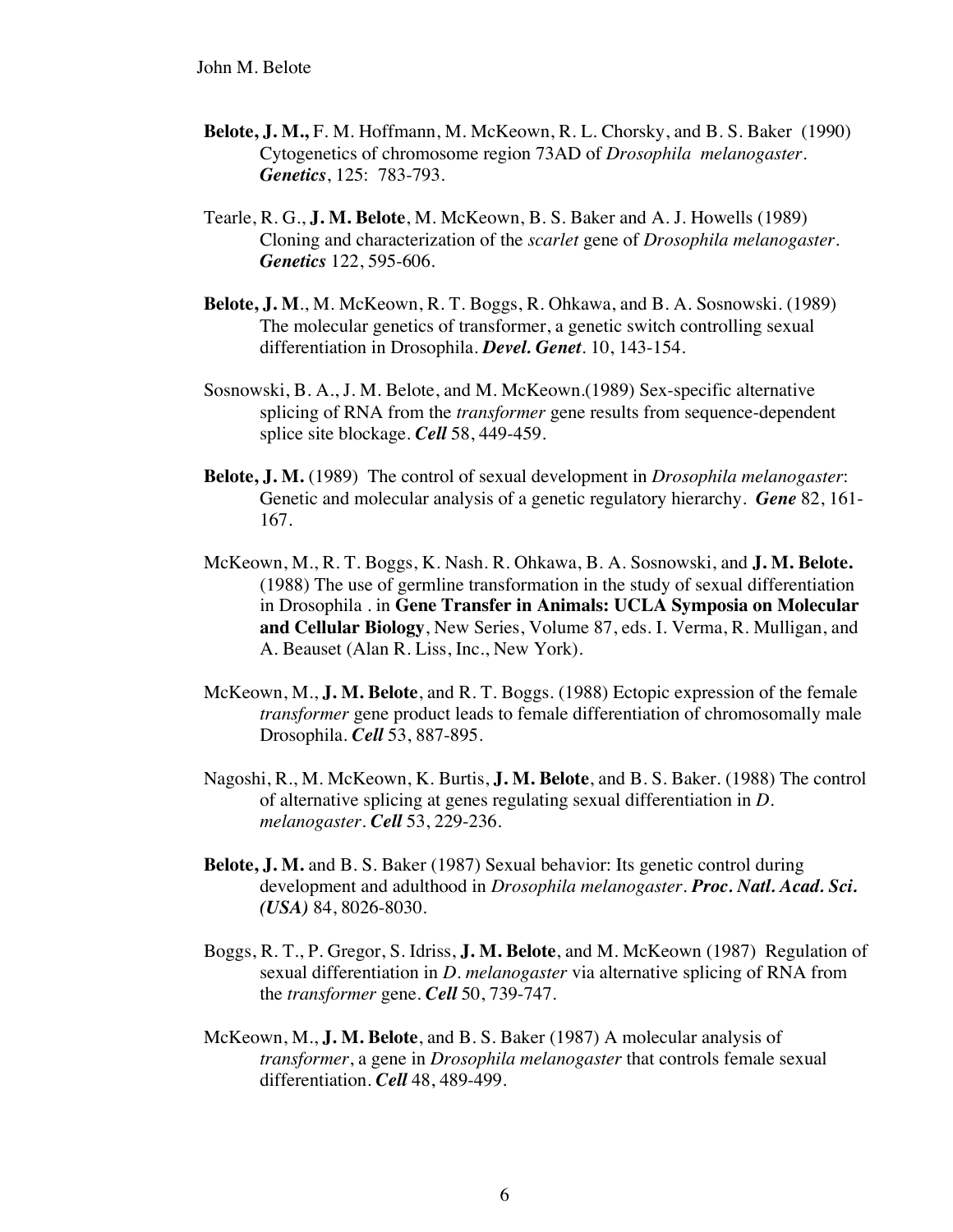- DiBenedetto, A. J., D. M. Lakich, W. D. Kruger, **J. M. Belote**, B. S. Baker and M. F. Wolfner (1987) Sequences expressed sex-specifically in *D. melanogaster* adults. *Devel. Biol.* 119, 242-251.
- McKeown, M., **J. Belote**, D. Andrew, N. Scott, M. Wolfner, and B. Baker. (1985) Molecular Genetics of Sex Determination in Drosophila. In: **Gametogenesis and the Early Embryo: 44th Symp. Soc. Dev. Biol**. ed. J.G. Gall ( Allen R. Liss Co., New York)pp 1-17.
- **Belote, J. M**., M. B. McKeown, D. J. Andrew, T. N. Scott, M. F. Wolfner, and B. S. Baker (1985) The control of sexual differentiation in *Drosophila melanogaster* . *Cold Spring Harbor Symp. Quant. Biol.* 50: 605-614.
- **Belote, J.M**. and M.B. McKeown (1985) Post-replicative repair of an X-ray damaged chromosome following fertilization in *Drosophila melanogaster***.** *Drosophila Inform. Serv*. 61: 33-34.
- **Belote, J. M.,** A. M. Handler, M. F. Wolfner, K. J. Livak, and B. S. Baker (1985) The sex specific regulation of yolk protein gene expression in *Drosophila melanogaster*. *Cell* 40: 339-348.
- Baker, B. S., M. Wolfner, and **J. Belote** (1984) Sex determination in *Drosophila melanogaster*. In: **Genetics: New Frontiers. Proceedings of the XV International Congress of Genetics. Vol. III. Genetics and Health**. eds. V.L. Chopra, B.C. Joshi, R.P. Sharma, H.C. Bansal. Oxford & IBH Publishing Co. New Delhi.pp. 223-232.
- **Belote, J. M.** (1983) Male-specific lethal mutations of *Drosophila melanogaster*. II. Parameters of gene action during male development. *Genetics* 105: 881-896.
- Baker, B. S. and **J. M. Belote** (1983) Sex determination and dosage compensation in *Drosophila melanogaster*. *Ann. Rev. Genetics* 17: 345-393.
- **Belote, J. M.** and B. S. Baker (1983) The dual functions of a sex determination gene in *Drosophila melanogaster*. *Devel. Biol.* 95: 512-517.
- **Belote, J. M.** and B. S. Baker (1982) Sex determination in *Drosophila melanogaster*: Analysis of *transformer-2* , a sex transforming locus. *Proc. Natl. Acad. Sci. (USA)* 79: 1568-1572.
- **Belote, J. M.** and J. C. Lucchesi (1980) Male-specific lethal mutations of *Drosophila melanogaster*. *Genetics* 96: 165-186.
- **Belote, J. M.** and J. C. Lucchesi (1980) Control of X chromosome transcription by the *maleless* gene in Drosophila . *Nature* 285: 573-575.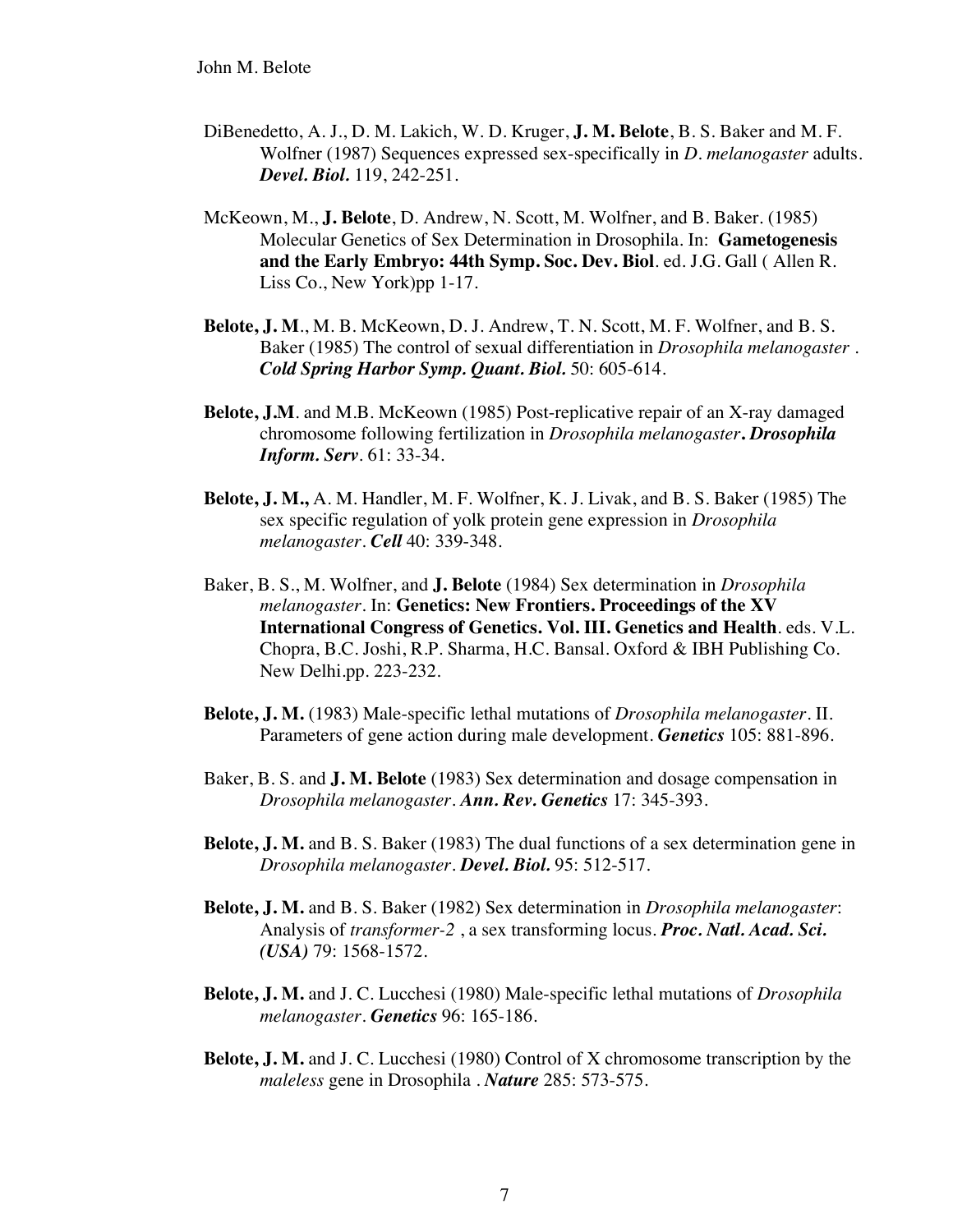- Lucchesi, J. C., **J. M. Belote**, and G. Maroni (1977) X-linked gene activity in metamales (XY;3A) of Drosophila. *Chromosoma* 65: 1-7.
- Manley, E. and **J. Belote** (1972) Comparative depressant activity and interaction of ethanol and pentobarbital in goldfish. *J. of Pharmaceutical Sci*. 61: 1401-1403.

### TEACHING:

Since arriving at Syracuse University, I have taught the following courses:

- BIO 326 (previously BIO 335) Genetics 1986-present (current enrollment, 310 students/semester)
- BIO 419 Jr/Sr Thesis Seminar (co-taught) Fall/Spring 1990-present (25-30 students/semester).
- BIO 400/600 Model Organism Genetics Fall 2014- present (16 students/semester)
- BIO 435 Genetics Lab (co-taught) Fall 1994-2013 (~40 students/semester).
- BIO 462/662 Molecular Genetics (co-taught), Fall 2002-2010 (~40 students/semester)
- BIO 644 Advanced Molecular Genetics (co-taught)- Fall 1986, 1987, 1988. (10-20 students/semester).
- BIO 784 Gene Expression II (co-taught) Fall 1993 (8 students).
- BIO 688 Biological Literature Fall/Spring 1988-1990 (5-10 students/semester); Spring 2001 (4 students).
- I have served as research advisor for twenty-six students who have taken BIO 460 (Research Experience), and faculty sponsor for about 30 students who have enrolled in the University's Internship Program (SUIP).
- I have also been an Arts and Sciences Lower Division Faculty Advisor since 1986, serving as advisor to about 20-30 students per year.

#### DEPARTMENTAL SEMINARS:

Laboratory of Apoptosis and Cancer Biology, The Rockefeller University, New York, NY, May 19, 2010.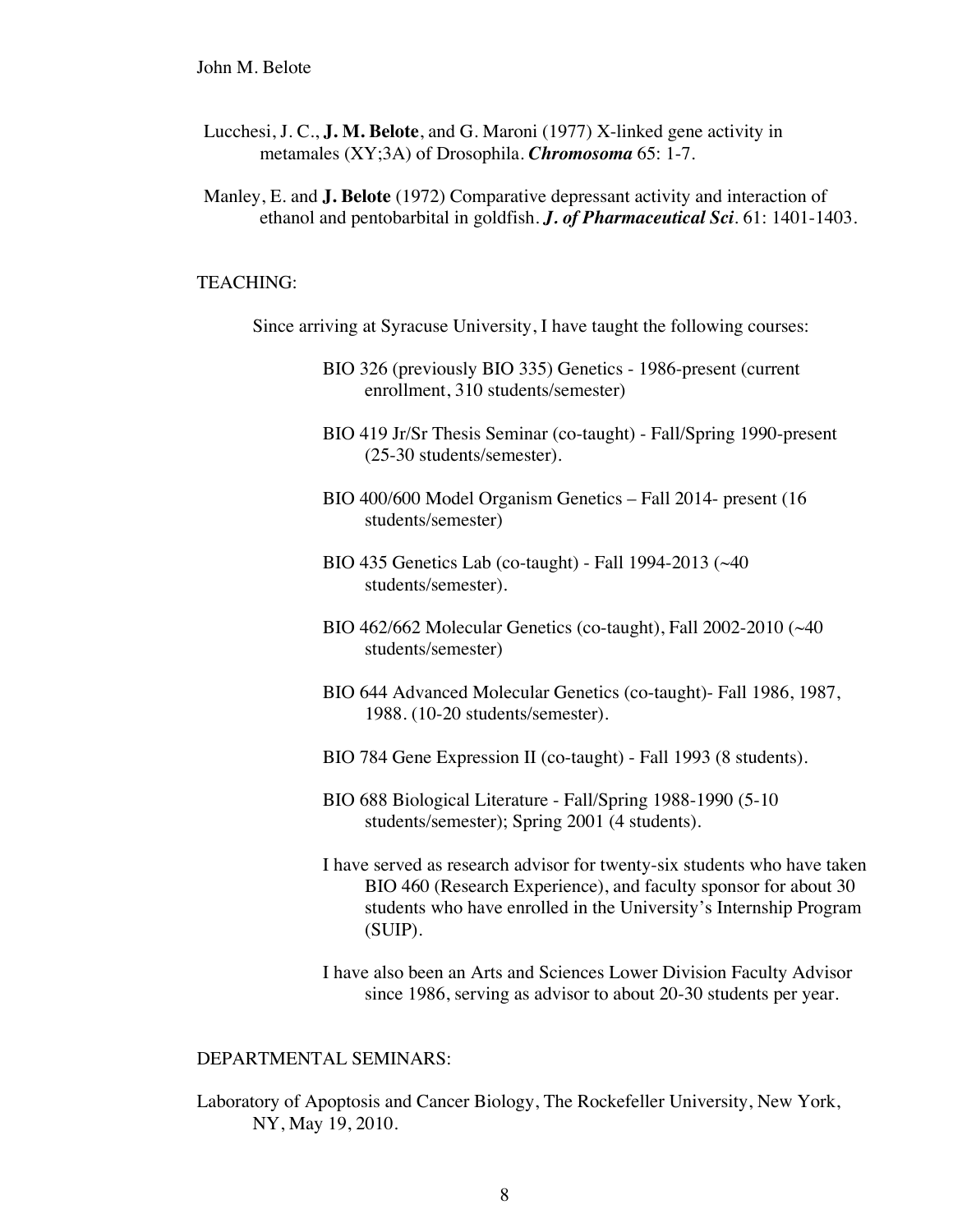- Department of Cell Biology and Development, SUNY-Upstate Medical University, Syracuse, NY, April 2004.
- Department of Biology, Colgate University, Hamilton, NY, February 2002.
- Department of Biochemistry and Molecular Biology, St. Louis University, St. Louis, MO., February, 2002.
- Department of Molecular Biology, Biochemistry and Genetics, Cornell University, Ithaca, NY December 14, 2001.
- Department of Biological Sciences, Rochester Institute of Technology, Rochester, NY, October 2000
- Department of Molecular Biology and Microbiology, Tufts University School of Medicine, Boston, MA, May 2000

Department of Biology, Ithaca College, Ithaca, NY, February 11, 1999

- Department of Molecular Biology, Jacques Monod Institute, Paris, France, March 1997
- Department of Biology, Ecole Normale Superieure, Paris, France, March 1997

Department of Anatomy and Cell Biology, SUNY-Health Science Center-Syracuse, Syracuse, NY, March 1995.

- Department of Cell Biology, Harvard Medical School, Boston, MA, August 1993.
- Department of Genetics, University of Melbourne, Melbourne, Australia, September 1992.
- Division of Entomology, CSIRO, Canberra, Australia, August 1992.
- Program in Genetics, Duke University, October 1991.
- Department of Anatomy and Cell Biology, SUNY-Health Science Center-Syracuse, Syracuse, NY April 1991.
- Department of Biochemistry and Molecular Biology, St. Louis University, St. Louis, MO, May 4, 1989.
- Department of Biology, Rockefeller University, New York, NY, April 11, 1989.
- Department of Biology, McMaster University, Hamilton, Ontario, Canada, March 10, 1989.
- Department of Biochemistry and Molecular Biology, Thomas Jefferson University Medical School, Philadelphia, PA, March 3, 1989.
- Department of Biological Sciences, State University of New York at Albany, Albany, NY, October 29, 1987.

Department of Biology, University of South Florida, Tampa, FL, March 27, 1987. Department of Biology, University of Pennsylvania, Philadelphia, PA, March 3, 1987. Section of Genetics and Development, Cornell University, Ithaca, NY, February 1986.

# INVITED LECTURES:

- Proteasome Workshop, "Duplicated proteasome subunit genes in Drosophila encoding testes-specific isoforms", Colorado State University, Fort Collins, CO, July 1995.
- Corowa Dipteran Conference, "Sex determination in Drosophila", Corowa, Australia, September 1992.
- Cold Spring Harbor Course on Advanced Drosophila Genetics, "Genetic analysis of regulatory pathways", Cold Spring Harbor Laboratories, NY. June 29, 1990.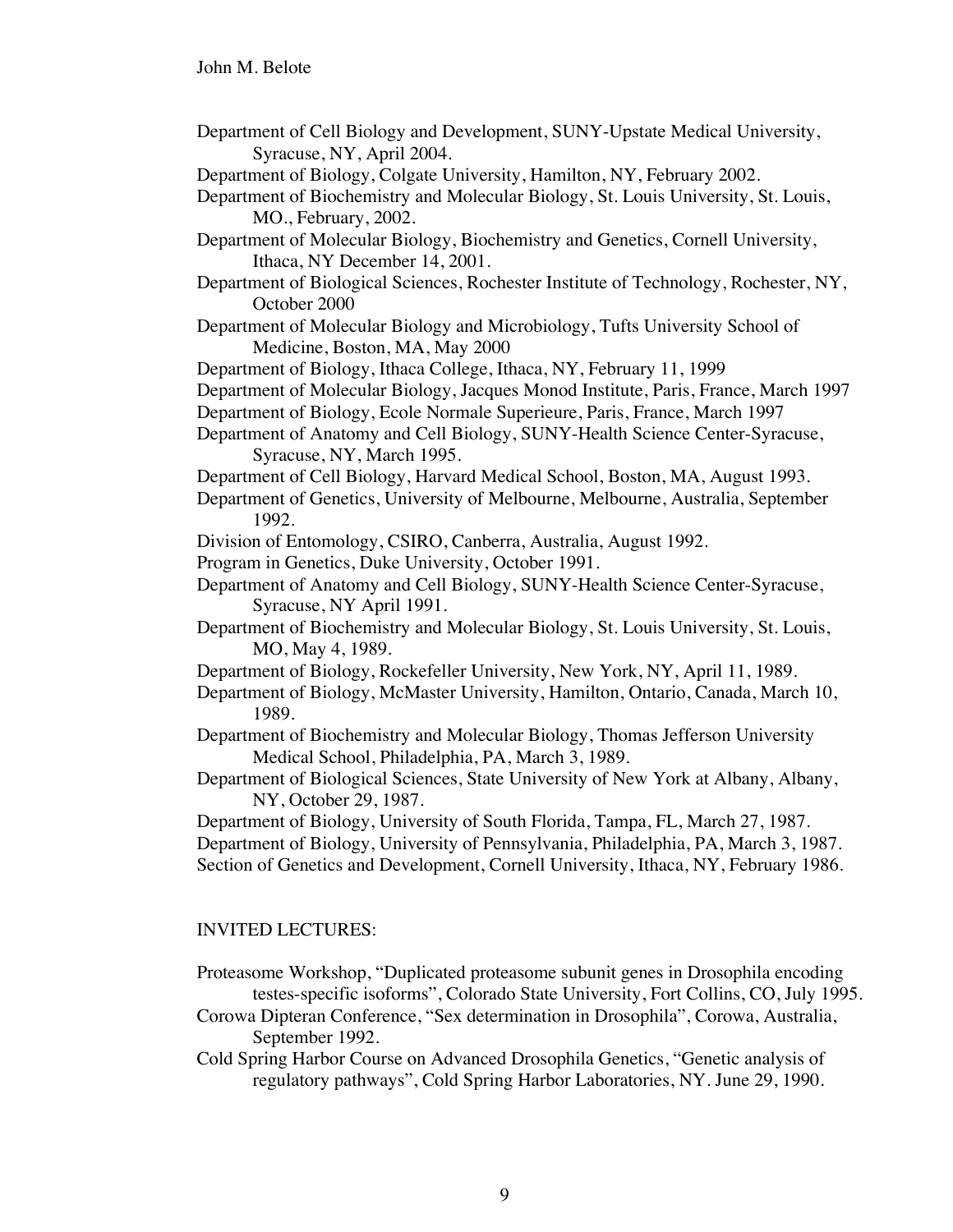- Conference on Sex Determination and Dosage Compensation at The Indian Institute of Science, "Molecular analysis of the *transformer* gene of Drosophila" Bangalore, India. November 6-9, 1989.
- Albany Conference on 'RNA: Catalysis, Splicing and Evolution', "Sex-specific alternative splicing in *Drosophila melanogaster*", Rensselaerville, New York, September 22-25, 1988.
- Cold Spring Harbor Symposium on the Molecular Basis of Development, "Sex determination in *Drosophila*", Cold Spring Harbor Laboratories, NY, May 1985.
- Southern California Developmental Biology Meeting, "Genetic and molecular analysis of the *transformer* locus in *Drosophila*", University of California-Irvine, Irvine, CA, October 1984.
- Gordon Research Conference on Biological Regulatory Mechanisms, "Sex determination in Drosophila", Holderness, NH, June 1984.
- Gordon Research Conference on Biological Regulatory Mechanisms, "Sex determination in Drosophila", Holderness, NH, June 1982.

### OTHER PROFESSIONAL PRESENTATIONS:

National Drosophila Conference, San Diego, CA, March 2011 (poster).

Biology of Spermatozoa, Sheffield England, 2011, (4 posters)

National Drosophila Conference, Washington, DC, March 2010 (poster).

Society for the Study of Evolution, Portland, OR, 2010 (poster)

Society for the Study of Evolution, Moscow, ID, 2009 (poster)

National Drosophila Conference, San Diego, CA, March 2005 (poster).

National Drosophila Conference, San Diego, CA, March 2003 (poster).

National Drosophila Conference, Washington, DC, March 2001 (poster).

National Drosophila Conference, Pittsburgh, PA, March 2000 (two posters).

Lorne Genome Conference XX, Lorne, Australia, February 1998 (poster)

Proteasome Workshop, Clermont-Ferrand, France, March 1997 (two posters)

Proteasome Workshop, Colorado State University, Fort Collins CO, July 1995 (poster)

National Drosophila Conference, Chicago, IL, April 1994 (two posters).

National Drosophila Conference, Asilomar, CA, April 1992 (poster).

EMBO Workshop on the Molecular Biology and Development of Drosophila, Kolymbari, Crete, Greece, August 28, 1988.

National Drosophila Conference, Chicago, IL, April 1987.

EMBO Workshop on the Molecular Biology and Development of Drosophila, Kolymbari, Crete, Greece, June 1986.

## PROFESSIONAL SERVICE:

### COMMITTEE SERVICE AT SYRACUSE UNIVERSITY-

Department-

Biology Awards Committee (Chair) 2010-present Biology Undergraduate Committee, 2006-2010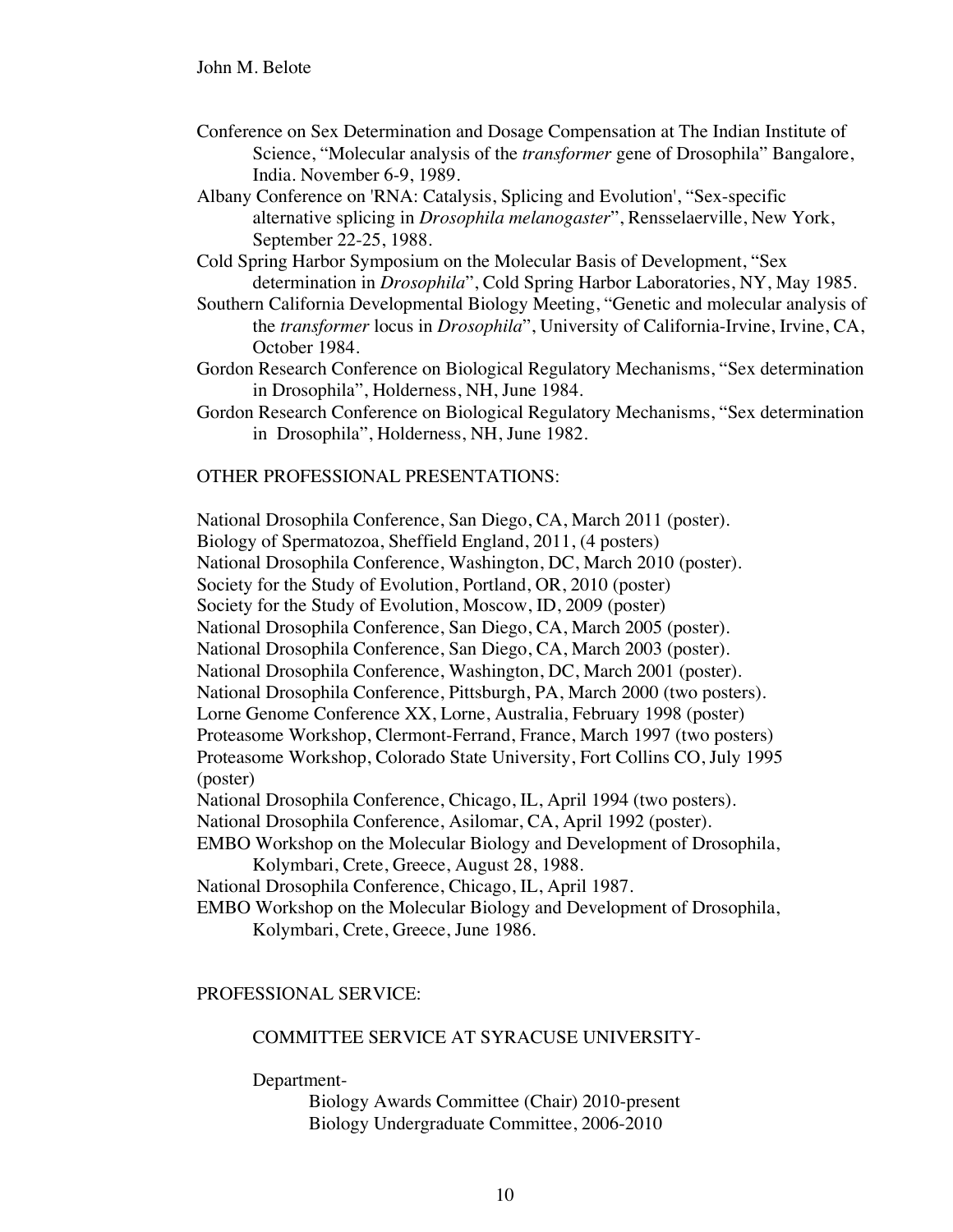Co-Director of Biology Honors/Distinction Program, 1990-present Controlled Substances Officer 1993-present Future Professoriate Committee 1993-2012 Life Sciences Building Steering Committee, 2003-2008 Promotion & Tenure Committee 1994, 1995, 1998, 2000, 2003 (Chair), 2007 (co-Chair), 2008, 2010, 2011 (Chair), 2015 (Chair) Chair Advisory Committee 1998-1999; 2010-2011, 2015-present Graduate Education Committee 1991-95; 1998-2002 (Chair) Graduate Recruiting Committee (Chair) 1995-98 *Ad hoc* "Vision Statement" Committee (Chair) 1998 *Ad hoc* Committee to Evaluate the Chair, 1994-95 *Ad hoc* Committee on the Future of the Chairmanship, 1996 I have served on 15 departmental faculty search committees. I have served on several mentoring committees for non-tenured faculty.

### College-

Lower Division Faculty Advisor 1986-present Summer Faculty Advisor, 1995- present Curriculum Committee 1998-2001 Life Sciences Space Planning Committee, 2000-20002 Biology Department Chair Search Committee, 2010-2011

### University-

Faculty Advisory Committee for the Center for Graduate Preparation and Achievement (2009-present) Meredith Professorship Selection Committee, 2000-2004 Radiation Safety Committee 1994-present, (Chair, 2002-present) Crown Scholars Selection Committee, 2003, 2004 Honors Thesis Prize Selection Committee (Chair, 2005) Board of Graduate Studies 1994 Honors Advisor, 1995-present

## PEER REVIEW-

Editorial Review Board, *Gene*, 2011-present.

National Institutes of Health, NICHD, Program in Genomics of Differentiation, Intramural Program Site Visit Team, 2008.

National Science Foundation, Member, Eukaryotic Genetics Review Panel, 1997-2004.

National Institutes of Health, Genetics Study Section, Special Reviewer, 1992, 1993, 1994, 1995; Biological Sciences Study Section, Special Reviewer, 1997.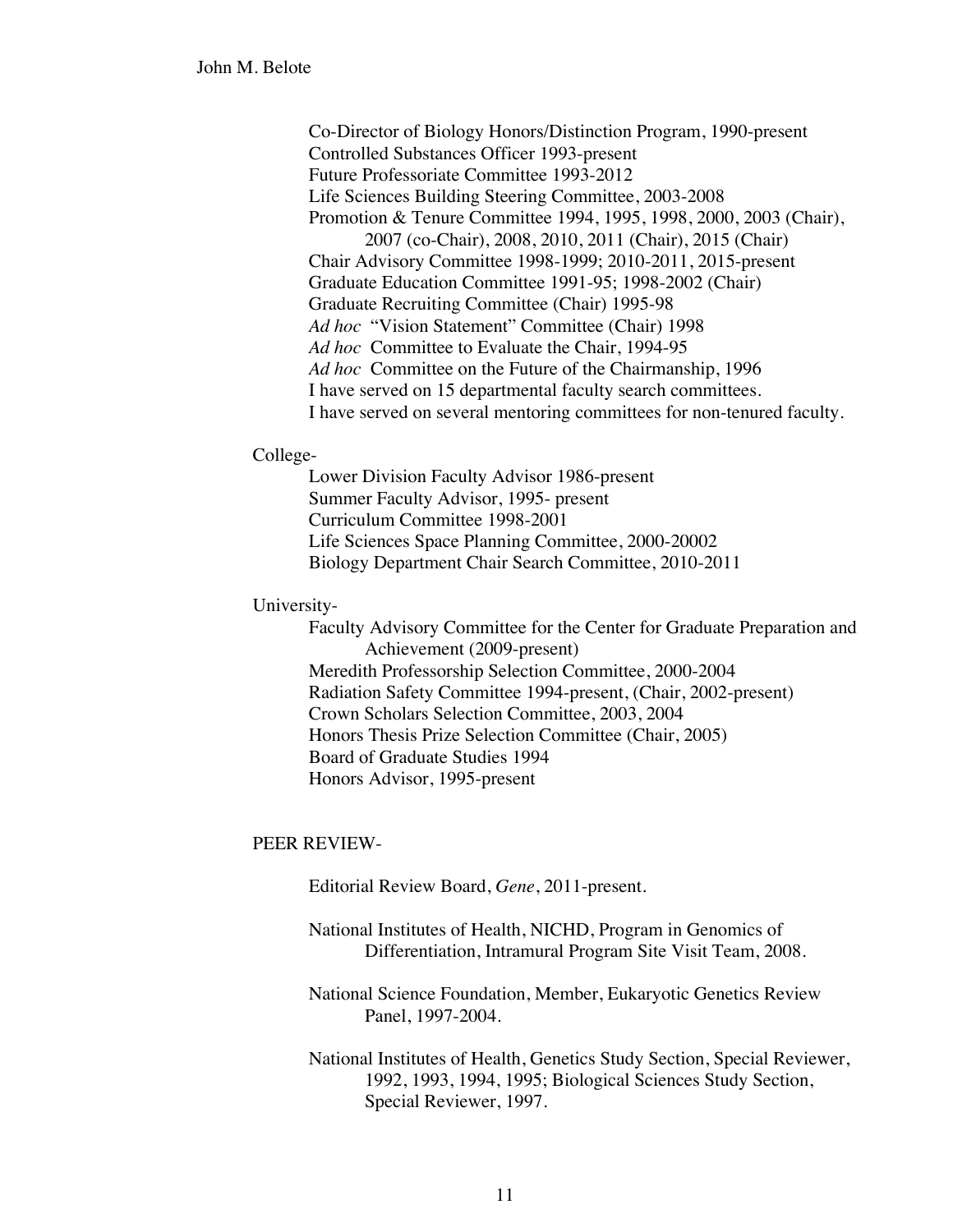Member, National Institutes of Health Reviewers Reserve

Member, Board of Experts, Italian Ministry for Education, University and Scientific Research (MIUR)

I have also served as an *ad hoc* reviewer of grants for the National Science Foundation  $(\sim 1-3$  proposals/year since 1986), the Swiss National Science Foundation (Bern, Switzerland), the International Human Frontier Science Program (Strasbourg, France), New York University Research Challenge Fund (New York University), City University of New York Research Award Program, Maine Institute for Human Genetics and Health, the Italian Ministry of University and Research (Italy), the Israeli Science Foundation, and the Department of Education, Employment, and Training (Canberra, Australia)

I have reviewed manuscripts for the following journals: Science, Nature, Cell, Genetics, Trends in Genetics, Development, Bioessays, Proceedings of the National Academy of Sciences, Current Biology, Molecular Biology and Evolution, Molecular and Cellular Biology, European Journal of Biochemistry, European Journal of Cell Biology, Developmental Biology, Developmental Genetics, Insect Biochemistry and Molecular Biology, Biochimica et Biophysica Acta, Gene, BioMedCentral Biochemistry, Journal of Heredity, Genome Research, Biotechnology and Applied Biochemistry, Science News, Genesis, BioMedCentral Development, Proceedings of the Indian National Academy of Sciences, Central European Journal of Biology, Asian Journal of Andrology, Cell and Tissue Research, Journal of Insect Physiology, FEBS Journal, PLOS Biology, PLOS One, Cellular and Molecular Life Sciences, Molecular Reproduction and Development, Nature Scientific Reports, BMC Genomics, and Behavioral Genetics.

I have reviewed genetics textbooks for Harper/Collins, Wm. C Brown, Prentice Hall, Benjamin/ Cummings, McGraw-Hill, W.H. Freeman and Company, and Scott/Foresman Publishers.

## OTHER:

I am a participant in Syracuse University's Future Professorate Project, sponsored by a grant from FIPSE/PEW, as a Faculty Mentor.

I served as the Great Lakes Regional Representative on the National Drosophila Board (1998- 2001).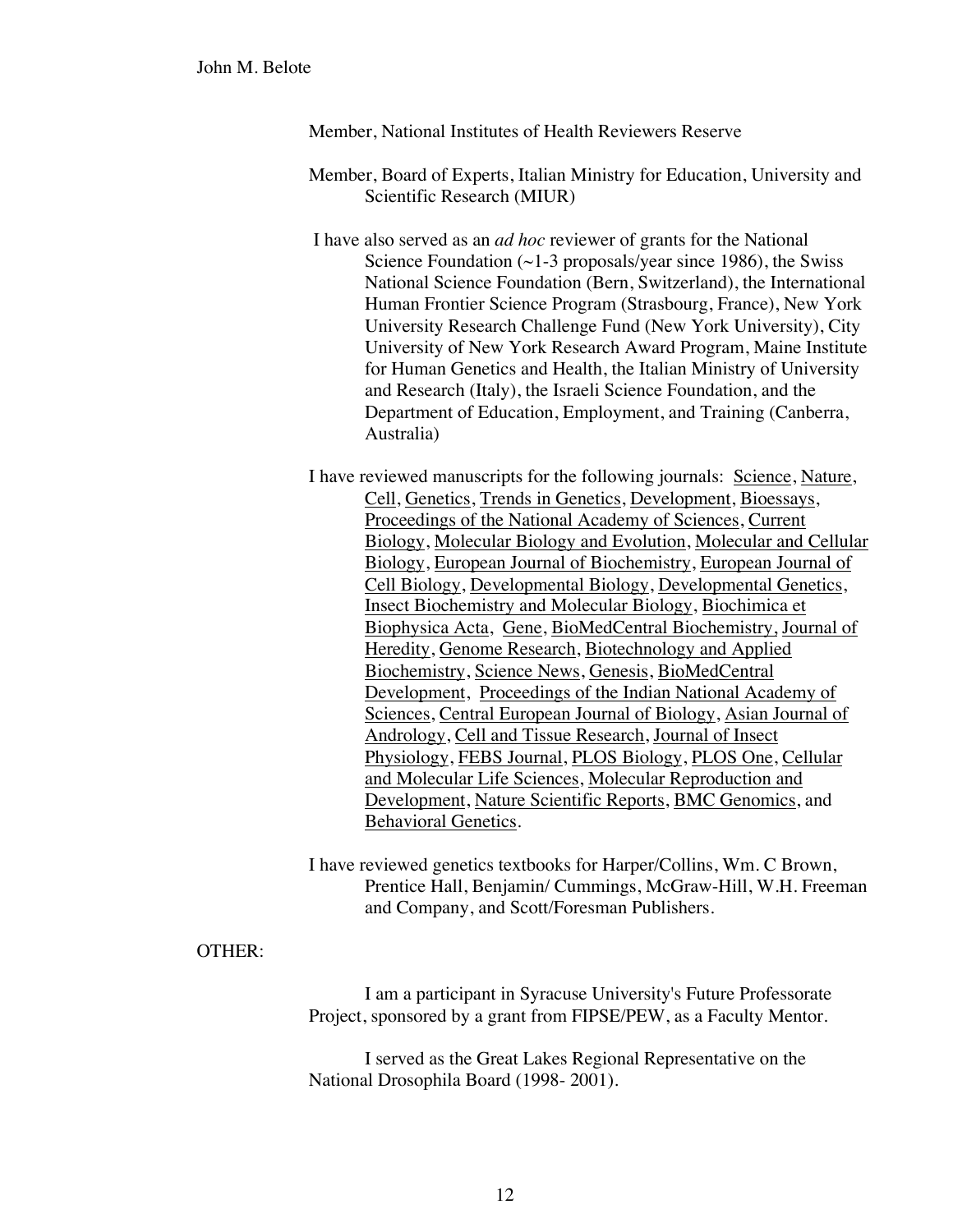In 2003 I was selected by the Syracuse University Chapter of the Golden Key International Honour Society for induction as an Honorary Member in recognition of my contributions as a Biology faculty member.

I was an instructor for the Cold Spring Harbor Advanced Drosophila Genetics Course in June 1990.

I have been a member of Genetics Society of America since 1975.

From 1987 to 1995 I was an instructor for the New York State Institute of Science and Mathematics, held at Syracuse University. This was a three week summer program of laboratories, lectures and field trips, administered by the State Education Department and directed by Dr. Marvin Druger, for outstanding high school students from across the state. I have also been an instructor for the Frontiers of Science program for area high school students every year since 1988. In addition, I have participated as an instructor for the Frontiers of Science high school teachers update series, also directed by Dr. Druger, from 1988 until 2004.

In the summer of 1993, I acted as faculty sponsor and research advisor for one student as part of the Minority High School Student Apprenticeship Program, funded by NIH.

#### RESEARCH ADVISING:

I have served as research advisor for 27 undergraduate students, 14 graduate students, and five postdoctoral researchers.

#### Graduate students:

- Michael O'Neil, M.S., 1991, "Interspecific comparisons of the *transformer* locus within the genus Drosophila"; currently Staff Scientist at Walter Reed Medical Center, Washington, DC.
- Kenneth Saville, Ph.D., 1992, " Genetic and molecular characterization of the *DTS-5* locus of *Drosophila melanogaster*"; Gourovitch Award for Outstanding Biology Graduate, 1992; currently Professor at Albion College, Albion, MI.
- James Eberle, Ph.D., 1994, "A molecular analysis of the *tra* cognates of *Drosophila melanogaster*"; currently Asst. Professor, Kent State University, Trumbell, OH.
- Xiaoqing Yuan, M.S., 1994, "Identification of duplicated proteasome subunit genes with distinct developmental- and sex-specific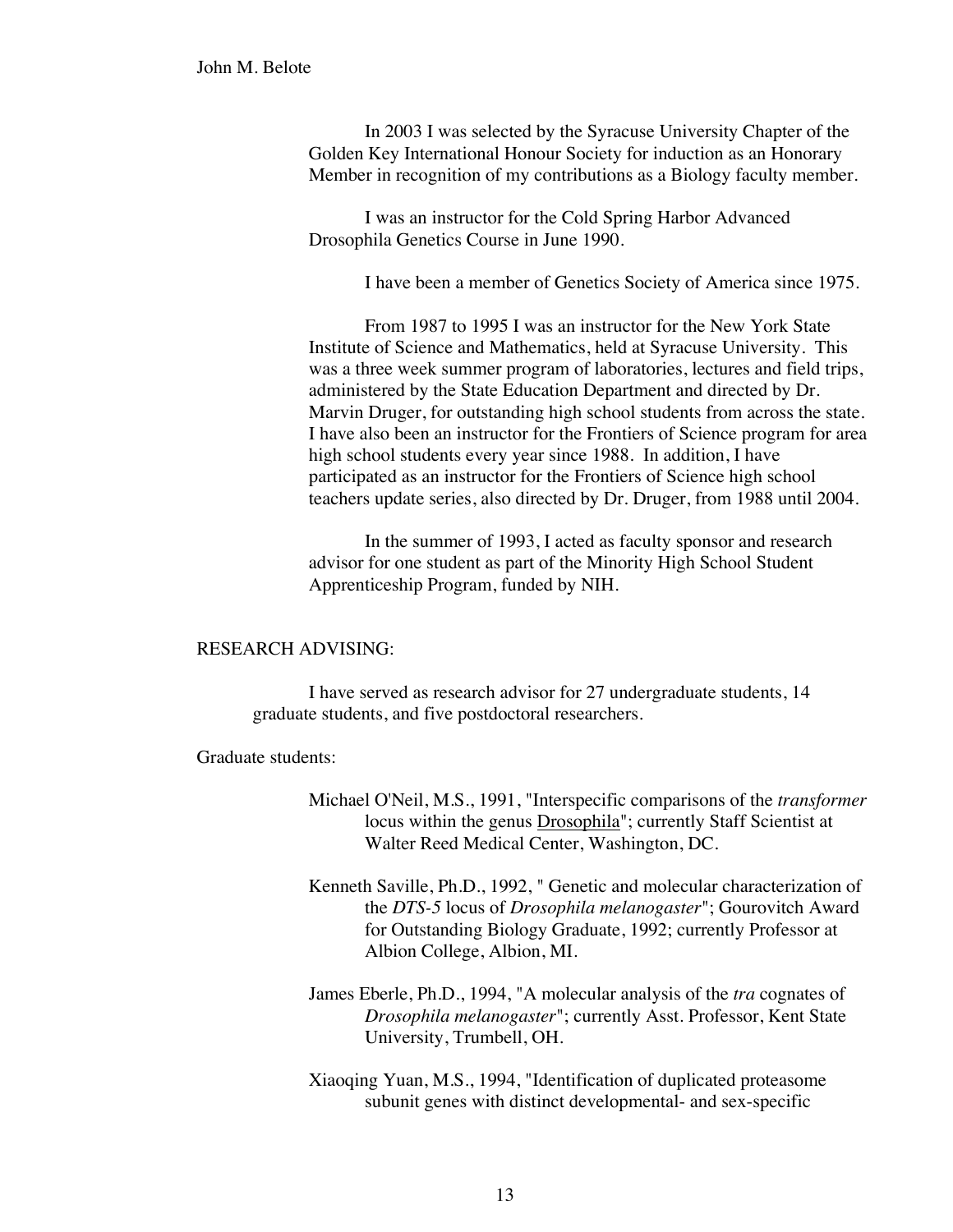expression patterns"; currently Senior Research Assistant, NIH, Bethesda, MD.

- Yujing Liu, Ph.D., 1994, "Protein-protein interactions among components of the *Drosophila* primary sex determination signal"; currently Chief of the Office of Review, NIH, Bethesda, MD
- Dietmar Zaiss, M.S., 1996, "Molecular cloning and initial characterization of *PSMA5* , a 20S proteasome subunit gene of *Drosophila melanogaster*"; received his PhD degree from the University of Berlin, Berlin, Germany, 2001; currently Asst. Prof. at University of Utrecht, The Netherlands.
- Jing Ma, Ph. D. 2001, "The α*3T* gene of *Drosophila melanogaster* encodes a spermatogenesis-specific proteasome subunit"; currently Staff Scientist at St. Jude's Children's Hospital, Memphis, TN.
- Eric Fortier, M.S. 2001, "RNAi-mediated gene silencing in *Drosophila melanogaster* triggered by expressed inverted repeats"; currently research technician at The Genetics Institute (Cambridge, MA).
- Evan Katz, M.S. 2003, " The identification and characterization of additional proteasome subunit isoforms expressed in a malespecific manner", currently research technician in Cambridge, MA.
- \*Patrick Maxwell, Ph.D. 2004, "Molecular Genetic Analysis of TART (Telomere Associated Retrotransposon) in *Drosophila melanogaster"* ; currently Assistant Professor at Rensselear Polytechnical Institute (Troy, NY).
- \*Jennifer Kirkland, M.S., 2005, " Molecular Cloning and Initial Characterization of a *TART*-like Sequence in *Drosophila ananassae*". currently research technician at Columbia School of Medicine (New York, NY)
- Xiazhen Li, M.S. 2006, "Functional study of the testis-specific subunits, Rpt3R and Rpt4R, of *Drosophila melanogaster*". currently research technician at BioRexis (King of Prussia, PA)
- Lei Zhong, Ph.D 2007, "Expressional, functional, and genomic studies of proteasome subunits during spermatogenesis of *Drosophila melanogaster*". currently postdoctoral researcher at Massachusetts General Hospital, Boston, MA.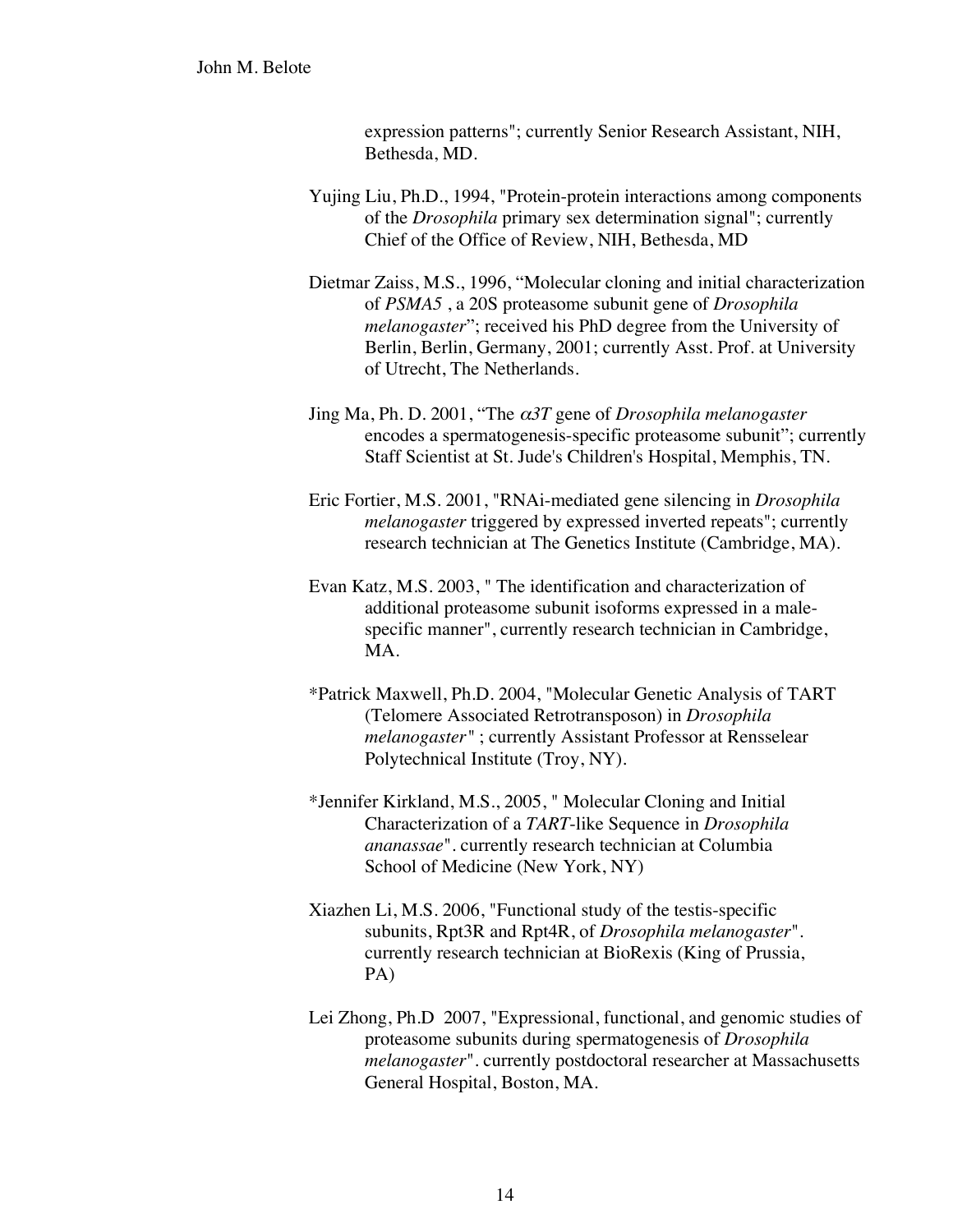Jing Dai, Ph.D. degree in progress.

 $* = \text{co-advisor}$ 

Undergraduates:

I was research advisor for the following undergraduate students who worked in my lab during the years indicated.

William Driscoll, 1986 Regina Chorsky, 1987-90 Katie Wakely, 1989-90 (Biology Honors Program) Shannon Irving, 1991-92 Jacquiline Todd, 1992-93 (Biology Honors Program) Johnathan Tinsley, 1993 Scott Brazinski, 1993 Christos Karinakkis, 1994 Karla Vitale, 1994-95 (Biology Honors Program) Monica Gonzales, 1994-95 (Biology Honors Program) Stephanie Brewer, 1995-96 (Biology Honors Program; Lundgren Award 1996) Renee Cassard, 1995-96 Damian Fermin, 1997-99 (Biology Honors Program, Birge Award 2000) Josephine Martin, 1998-00 Bishwajit Bhattacharya, 2000-01 (Biology Honors Program, Birge Award, 2001) Nate Billings, 2000- 2002 (Biology Honors Program) Peter Neuburger, 2001-2003 (Biology Honors Program) Segan Millington, 2002-2003 Richard Krolewski, 2002-2004 (Biology Honors Program; Lundgren Award 2004) Amber McReynolds, 2003-2004 Simon Meas, 2005 Alaina Gwilt, 2005-2006 Sheree McClear, 2006-2007 Paul O'Connor, 2007-2009 Long Qin Wang, 2008-2010 (McNair Scholar, Distinction in Biology Program) Kristina Martimucci, 2009-2011 (Renee Crown Honors Program) Karlton Moore, 2009- 2010 Jameson Patak, 2010-2011 Kyle Smith, 2011-2012 Maria Poplawska, 2011-2013 (Renee Crown Honors Program) Reed Kamyszek, 2014-2015 Jake Figaniak, 2015 - present (Renee Crown Honors Program)

Postdoctoral researchers: